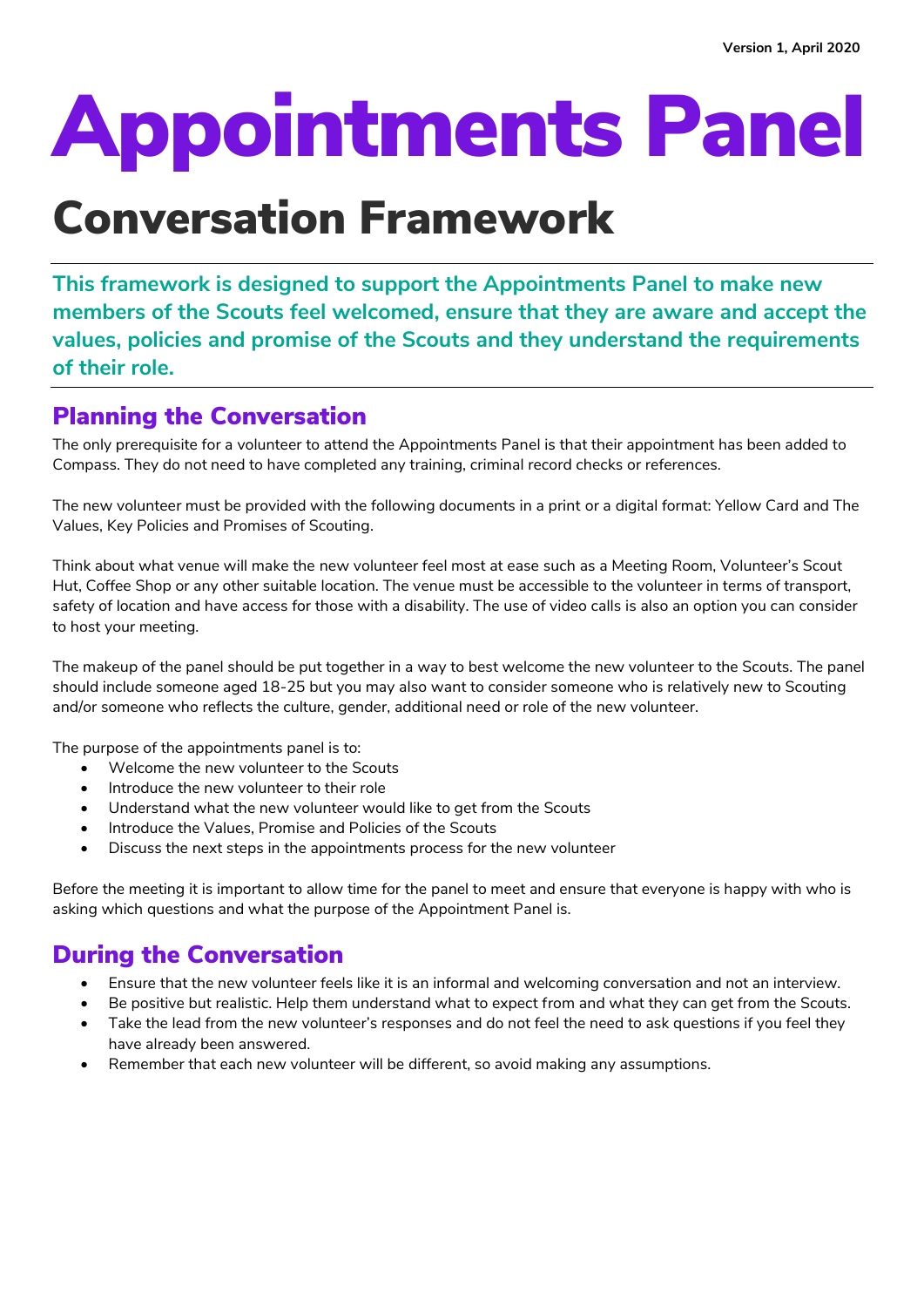## Starting the Conversation - Welcome the new volunteer to the **Scouts**

Start the conversation by thanking them for volunteering with the Scouts and asking them simple introductory questions, which will also start to give you an insight into the new volunteer.

Questions:

- What is your name?
- Which Group are you volunteering with?
- What have been your first impressions of the Scouts?

Introduce the Scouts and your District/Area/County/Region and thank the new volunteer for choosing the Scouts. Within this, or throughout the conversation explain:

- that the purpose of this conversation is to welcome them to the Scouts, provide them with an understanding of how we are structured and where their role fits into the structure of the Scouts.
- that this conversation forms part of the appointments process for a new volunteer and by the end of it we hope you will understand what the next steps are in the appointments process.
- that if they have any questions or needs throughout the conversation that they can highlight them at any point.

### The Conversation

The topics and questions are provided below, to help identify if the new volunteer understands their new role, you understand what they want from the Scouts, and that they are aware and accept Values, Promise and Policies of Scouting and they know what the next steps in the appointment process are.

#### **Introduce the new volunteer to their role**

Questions:

- Which role have you agreed to undertake?
- What attracted you to this role?
- Have you been provided with a clear role description for your role and do you have any questions about it?

If the new volunteer is not aware of the role description for the role you can show them where to access this on the [scouts.org.uk](http://www.scouts.org.uk/) website and also suggest they speak to their volunteer manager (GSL/DC/CC) to agree their role.

As a member of the Appointments Panel you need to feel confident the new volunteer understands the requirements of their role. If you do not feel this is the case this is not a reason to advise the new volunteer should not have a role but a better approach would be to work with their volunteer manager to give them a better understanding of their role which is agreed by all.

#### **Understand what the new volunteer would like to get from the Scouts**

Questions:

- What do you hope to get from your role in Scouting?
- The Scouts provide training for your role, are you aware of how to access it and how it is validated?
- Is there any additional support or training you require beyond what is offered in the training scheme?

A new volunteer is giving up their time to support the Scouts, so it is important that we also support them in ensuring they get some benefits from us. This may include adapting their role to allow them to gain experience in an area, being flexible about how they volunteer so they can work it around their family commitments or supporting the new volunteer to gain qualifications that may benefit both them and the Scouts.

If the new volunteer is not aware of the training the Scouts offer, then you can address this in the 'Next Steps' section of this conversation. **Remember:** Training is something most of our new volunteers want and expect so frame it as a positive and supportive process.